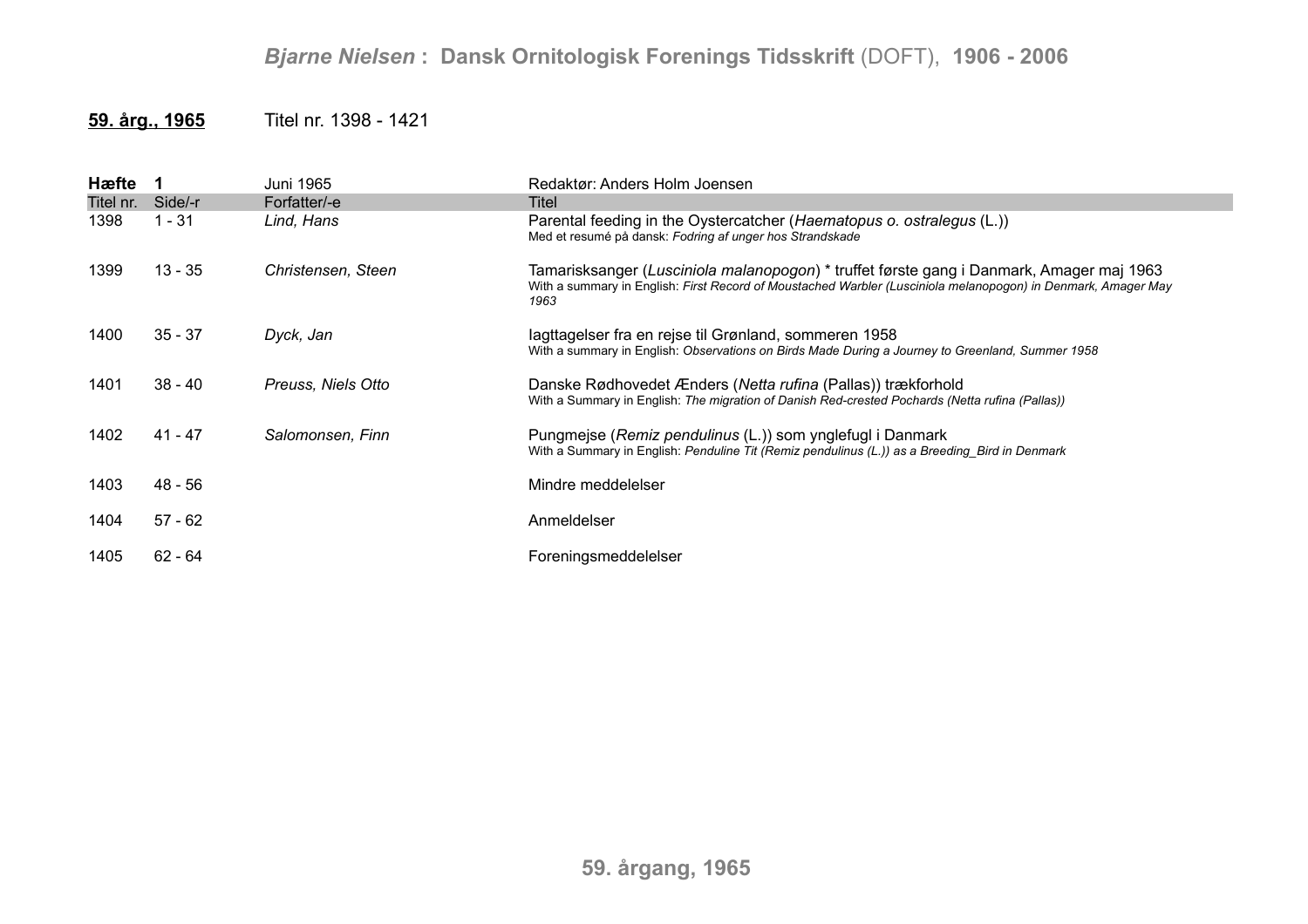## *Bjarne Nielsen* **: Dansk Ornitologisk Forenings Tidsskrift** (DOFT), **1906 - 2006**

| Hæfte 2   |             | November 1965    | Redaktør: Anders Holm Joensen                                                                                                                    |
|-----------|-------------|------------------|--------------------------------------------------------------------------------------------------------------------------------------------------|
| Titel nr. | Side/-r     | Forfatter/-e     | Titel                                                                                                                                            |
| 1406      | IX - XXXIV  |                  | Foreningsmeddelelser                                                                                                                             |
| 1407      | $65 - 73$   | Fog, Jørgen      | Lidt om Sortmejsens (Parus ater ater L.) ynglebiologi<br>With a summary in English: On the Breeding Biology of the Coal Tit (Parus ater ater L.) |
| 1408      | 74 - 84     | Wolff, Torben    | Volcanic heat incubation in Megapodius freycinet eremita Hartl.                                                                                  |
|           |             |                  | Med et resumé på dansk: Udrugning ved vulkanvarme hos Megapodius freycinet eremita Hartl.                                                        |
| 1409      | $85 - 91$   | Røen, Ulrik      | Ornithologiske observationer på 3. Pearyland expedition sommeren 1964                                                                            |
|           |             |                  | With a summary in English: Ornithological Observations on the 3rd Pearyland Expedition in the Summer of 1964                                     |
| 1410      | $92 - 103$  | Salomonsen, Finn | Fra Zoologisk Museum XXII. Tiende foreløbige liste over genfundne grønlandske ringfugle                                                          |
|           |             |                  | With a summary in English: Tenth Preliminary List of Recoveries of Birds Ringed in Greenland                                                     |
| 1411      | $103 - 106$ |                  | Mindre meddelelser                                                                                                                               |
| 1412      | $107 - 110$ |                  | Anmeldelser                                                                                                                                      |